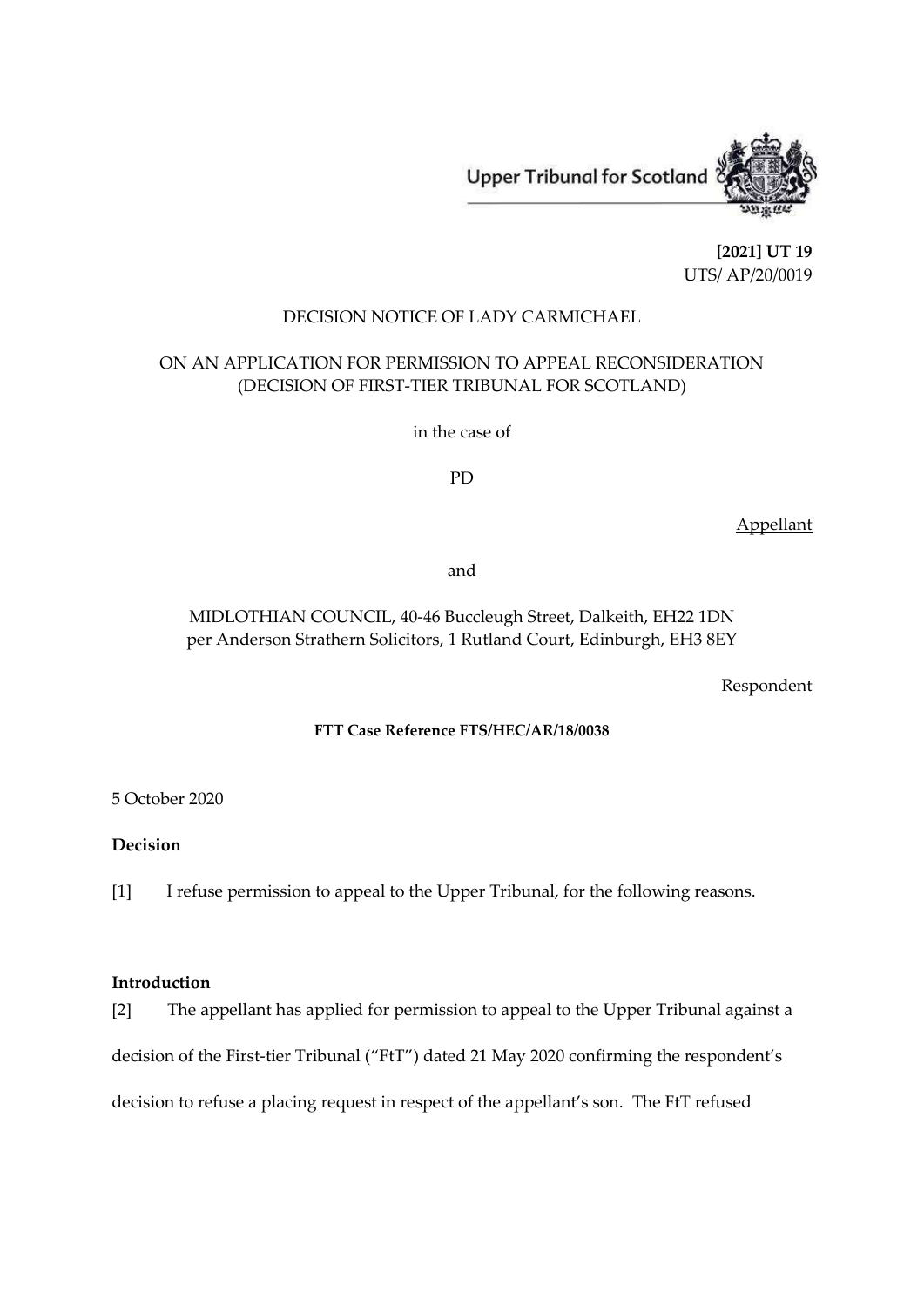permission to appeal on 16 June 2020, and Lord Ericht refused permission to appeal on 26 August 2020, without a hearing.

[3] The appellant sought reconsideration at a hearing, in terms of Rule 3(7) of the Upper Tribunal for Scotland (Rules of Procedure) Regulations 2016. The hearing was conducted by telephone conference. The appellant's husband, spoke for the appellant, although the appellant made some contributions also. The respondent was represented by

Ms Armstrong, solicitor.

#### **Grounds of appeal**

[4] The grounds of appeal are in the following terms:

"The tribunal Scotland Act 2014 states a tribunal should be accessible and fair.

It was not accessible and fair because we had 7 children all at home from school, one child with severe autism , one child with a Learning Disability and other small children, and being expected to participate in a conference call which wasn't possible given our circumstances and the current Covid-19 situation. We feel that we was taken advantage of.

We should have been given more time for an up to date educational Psychology report done, given the length of time passed since the last report was done it should have been scrapped brought up to date. We also stated in our parental statement that we wanted time to be able to get an independent psychological assessment to present to the tribunal.

There was a case conference call on the  $10<sup>th</sup>$  January 2020 - next steps

Back in January 2021 The Tribunal Expressed they wished us to meet with Fiona Brown, the child's Education Psychologist and that contact with her was necessary to discuss the current situation and to enable the child to return to education. This was never done because of Lockdown and Covid-19.

The Tribunal requested this, but then it was said that the tribunal had all the paperwork needed. Clearly you didn't have all the paperwork that you needed requested because this was not followed through, we had minimal contact with Fiona but there was a very small amount of time before lockdown where for various reasons a meeting wasn't managed. We did co-operate in this. It seems this request was overlooked by the Tribunal.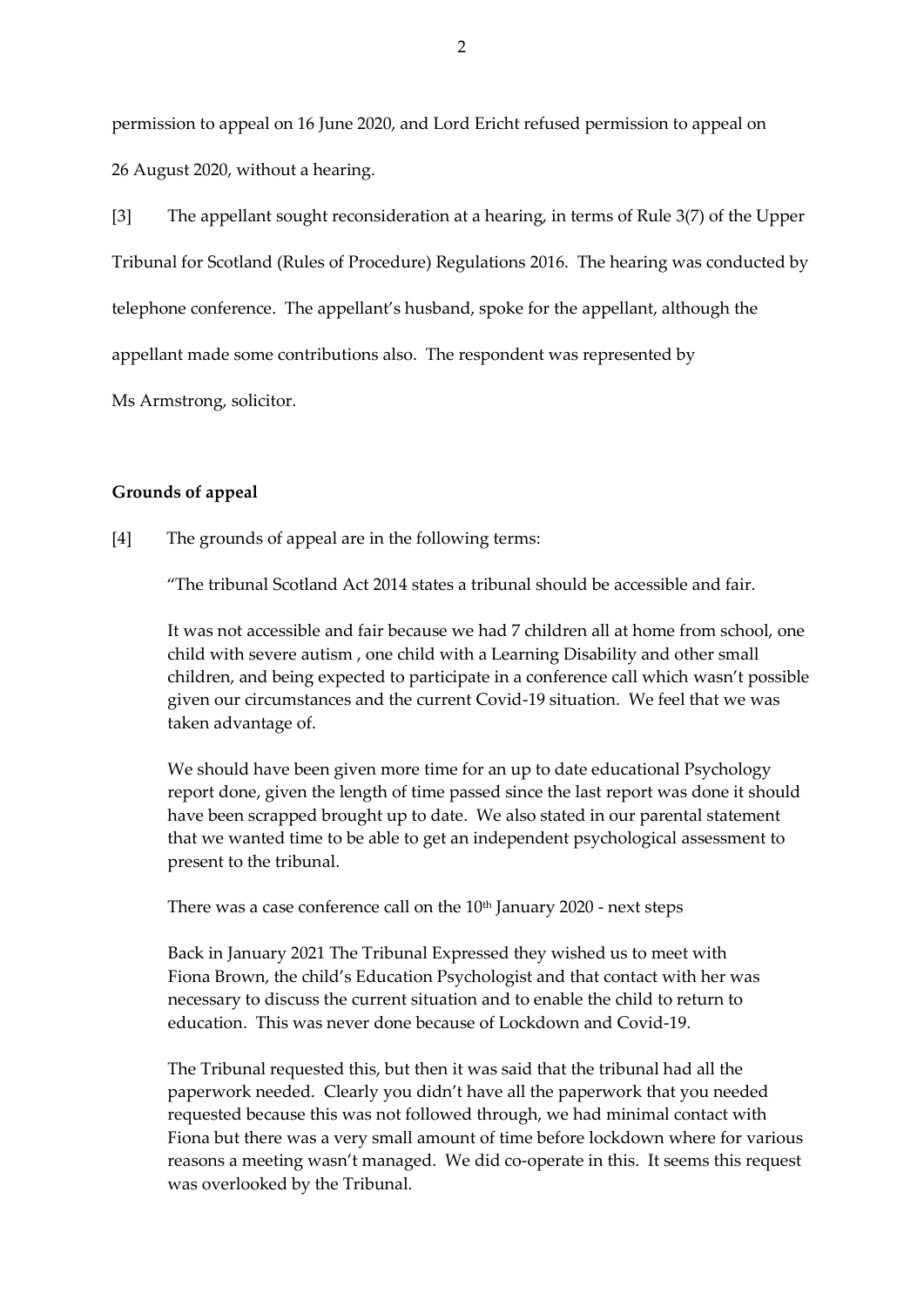A letter from Jennifer Barr dated 21-1-2020 States -

The council have until the 31<sup>st</sup> January to provide up to date information. The tribunal have also expressed that they would wish you to meet with Fiona Brown to discuss the current situation with the child. It was pointed out by Midlothian Council that should you wish for the child to return to education Fiona Brown will be the child's Educational Psychologist and contact with her will be necessary. I would strongly advise that you meet with Fiona Brown and refusal to do so will be viewed negatively by the tribunal and seen as a refusal to engage and work towards a solution for the child. This is likely to prejudice the outcome of your case.

It looks like you have favoured the council here.

The council failed to provide the up to date evidence from Fiona Brown.

Error of Law, a failure to do so is an error of law because it constitutes a failure to take a material matter into account.

Material Error of law, Failure to have regards to material evidence, failure to take a material matter into account.

We feel the Tribunal has not been conducted out correctly because you have look at this on the basis of the child going into school full time at School A and have mentioned about the cost of needing to build a Pod and him not being able to access the main building of the school and that there would not be toilets . We did not and have never asked for the child to be a full time student at School A, we asked for him to go there for a short time to allow for a period of assessment to find out where he was with his level of learning abilities. This was also the case at the last tribunal.

On 4 separate occasions we asked the tribunal about taking in discrimination, the last time we was on the last conference call. We was advised someone would get back to us. They assured us they would send out paperwork. We didn't here anything again, we now have recent got the paperwork after repeated requests but there seems to be a long list of errors and failures. We feel we have been discriminated against.

There has been procedural irregularities in the proceedings and how the tribunal has been conducted and important things have been overlooked. We have no legal representation and we are not lawyers and it appears we have been taken advantage of because of this.

The tribunal Scotland Act 2014 – To be accessible and fair. To be handled quickly and effectively."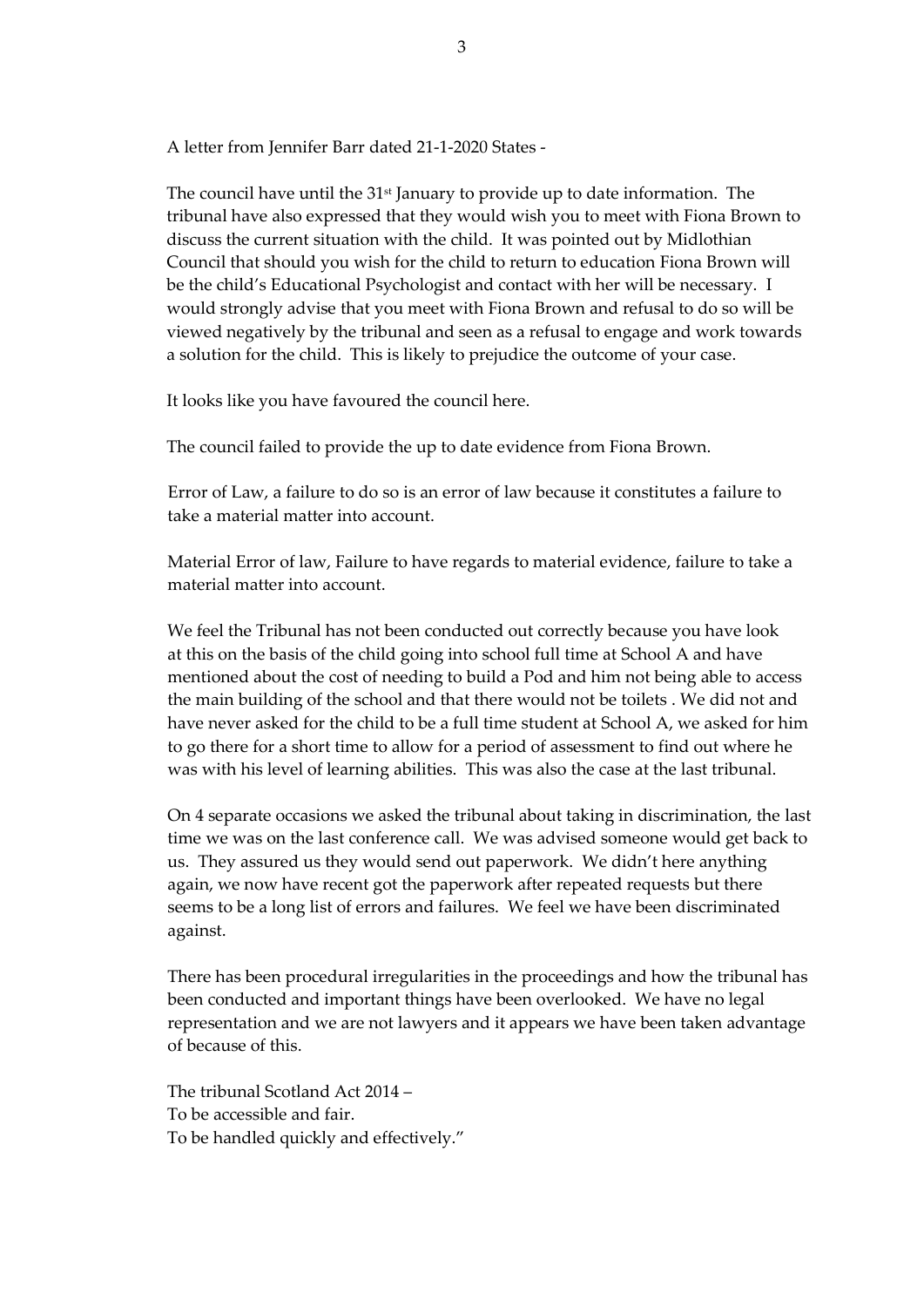**Submissions**

[5] The appellant's husband, oral submission focused on the lack of an up-to-date report by an educational psychologist. He explained that the FtT erred in not allowing the appellant time to commission such a report. He said that the FtT erred also in proceeding with the hearing when the respondent had not produced such a report.

[6] Paragraphs 13 to 18 of the FtT's decision are in the following terms:

"13. The appellant lodged an additional statement prepared by her husband summarising her position in relation to the reference and also providing the additional information requested by us. The statement also included submissions and the consolidated document is at A110-A121. At A118 it is stated that the appellant would find the proposal to proceed without a further hearing difficult to accept.

14. The respondent lodged supplementary witness statements and submissions. These documents are at R74-93. The respondent's representative confirmed that the respondent was content to rest its case based on the previous oral evidence and all written evidence.

15. A case conference call was proposed to discuss the appellant's concerns about the tribunal proceeding without a further oral hearing. Initially, the appellant advised that she and her husband could not participate as all of their children were at home due to school closures. The tribunal case work team advised the parties that the legal member could be flexible regarding the timings of the conference call and a call was arranged at a time suitable to the appellants and proposed by them. However, approximately 45 minutes prior to the scheduled call the appellant emailed the case work team to say they were unable to participate and wished their supporter to take the call on their behalf.

16. The call took place on 4 May 2020 with the appellant's supporter and the respondent's representative. The appellant's supporter was unable to advise if the appellant agreed to the case being decided without a further hearing or if she or her husband wished an opportunity to address us on any issues arising from the supplementary statements or submissions from the respondent. It was explained that we could adapt proceedings to accommodate, as far as reasonably practical, the appellant's domestic circumstances. The appellant's supporter agreed to discuss the matter with the appellant and her husband and explain the options outlined to them.

17. The appellant's supporter contacted the casework team later that morning to confirm that the appellant was happy for the tribunal to proceed on the basis of all of the evidence and did not wish a further opportunity to make oral submissions to the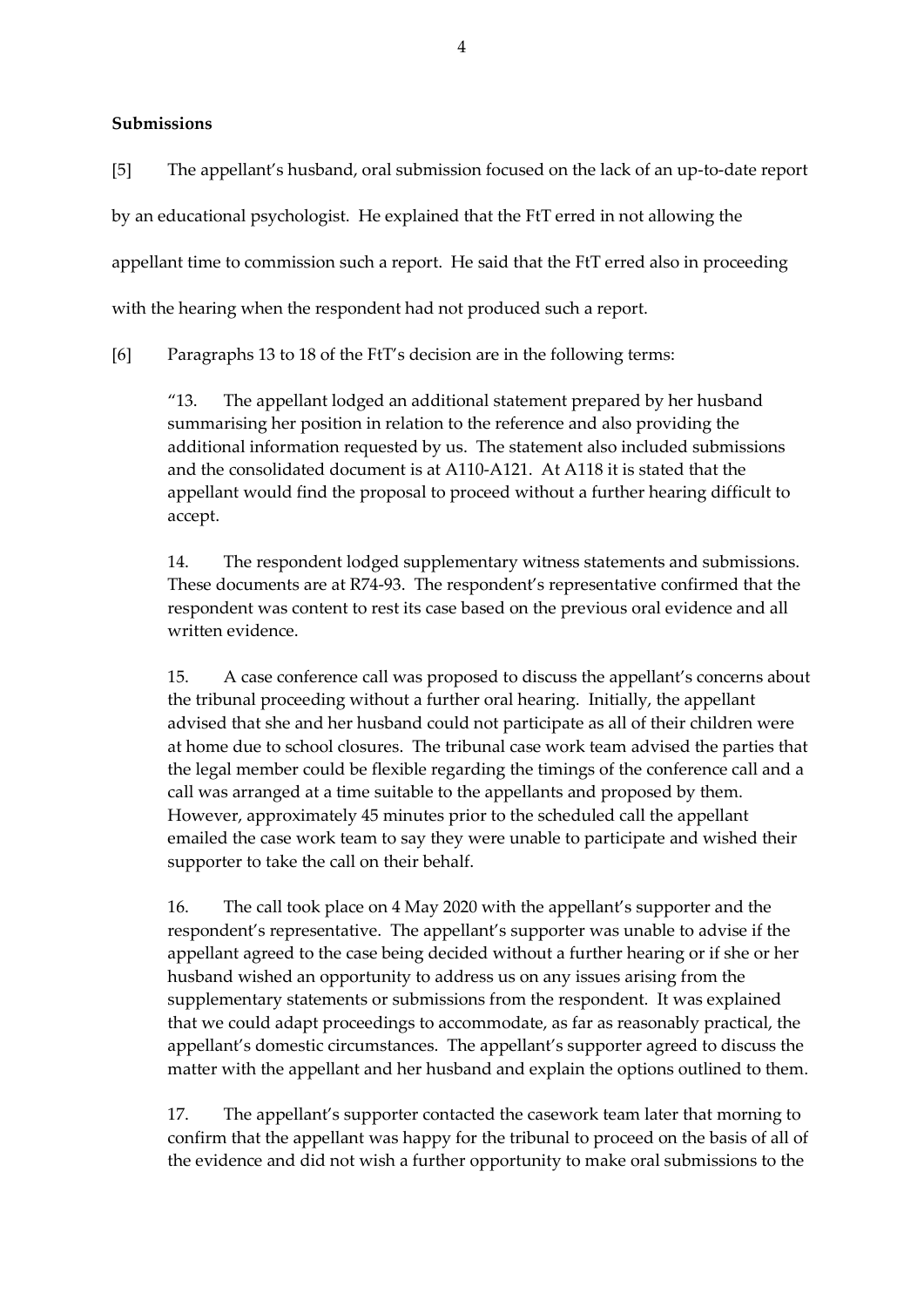tribunal members. A direction was issued on 4 May 2020 discharging the remote hearing scheduled for 5, 6 and 7 May 2020.

18. We were satisfied that we had sufficient evidence to reach a decision and noted that the child's circumstances remain largely unchanged since the date of the first hearing. We convened remotely to consider the evidence to reach our decision."

[7] The reference to contact from the appellant's supporter, is a reference to an email from Michael Sinclair to the FtT, copied to the appellant, dated 4 May 2020 and timed at

1150h. It includes the following:

"The child's parents have asked me to let you know that they are happy to proceed on the evidence they have submitted to date and would like to decline the offer to make a final submission."

[8] I asked the appellant's husband about paragraphs 16 and 17 of the FtT's decision. He submitted that there must have been some miscommunication by Mr Sinclair. The appellant and the appellant's husband would not have wanted to proceed as matters stood. He explained that he and the appellant had found it very difficult to participate because they had all seven of their children at home at the time, one of whom has autism. He reiterated that the proceedings were not fair in the absence of an up-to-date report. He said that it was difficult to participate without the assistance of a lawyer. Both he and the appellant referred to having made extensive and unsuccessful efforts to secure alternative legal representation after their solicitor withdrew from acting. He asked me to consider all of the grounds of appeal presented in writing, as well as his oral submissions.

[9] Ms Armstrong adopted the written response sent to the Upper Tribunal by her former colleague Mr Guy on 19 August 2020. She referred to paragraphs 8 to 10 of the FtT's decision, which relate to the opportunity given to the appellant to obtain legal representation, and submitted that the context was one in which the child had already been out of school for a number of years. Paragraphs 8 to 10 are in the following terms: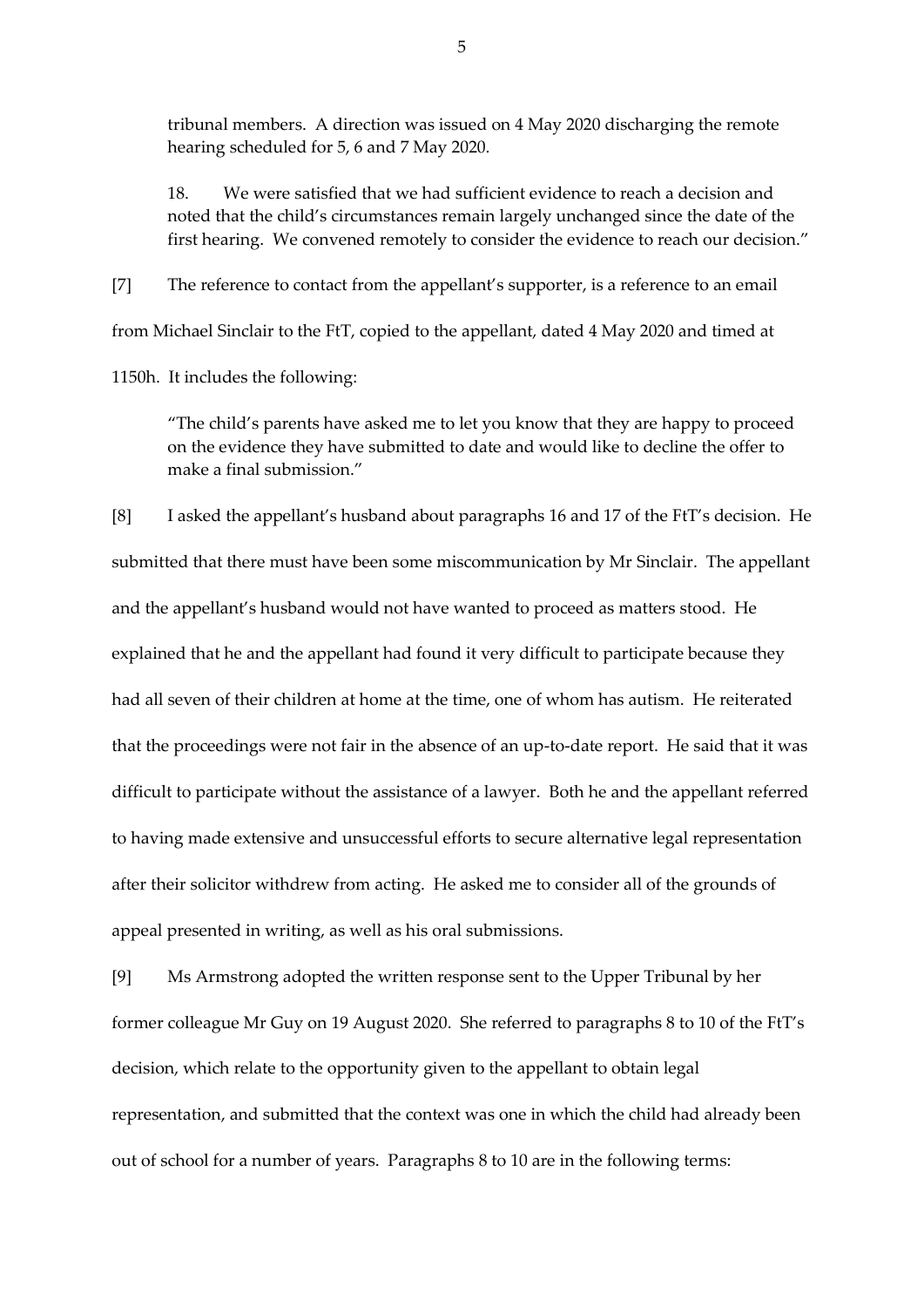"8. An initial case conference call was held on 10 January 2020 and hearing dates assigned for 12, 13 and 16 March 2020. The appellant's solicitor thereafter withdrew from acting on her behalf and a further conference call was held on 19 February 2020. The appellant and her husband, the child's father, took part in the call with a supporter present, Head of Direct Help and Support from the charity Mindroom, who had worked with the family for a number of years. The appellant wished time to seek alternative legal representation and the hearing assigned for 12, 13 and 16 March 2020 was discharged.

9. A further conference call was held on 16 March 2020 and it was noted that the appellant had been unable to secure alternative legal representation.

10. It was decided that, notwithstanding the lack of legal representation, it was important to reach a decision without further delay and a hearing was assigned for 5, 6 and 7 May 2020. The conference call note is at T133-134."

#### **Reasons for Decision**

[10] In making this decision I am not reviewing the decision of the FtT, or the decision of Lord Ericht. My task is to decide whether the grounds of appeal disclose an arguable material error of law on the part of the FtT: *Secretary of State for the Home Department* v *Nixon* [2014] UKUT 00368 (IAC), paragraph 5.

[11] The appellant made a number of complaints about the fairness of the proceedings.

She also made particular complaints about the approach of the FtT to the evidence of

Fiona Brown; its approach to evidence about the costs associated with the child attending

School A; and about discrimination.

[12] The appellant's complaints were in relation to the lack of opportunity to commission an educational psychology report and the FtT's proceeding in the absence of any such report produced by the respondent. These complaints required to be looked at particularly in the context of the appellant's not having a lawyer, and the difficulties in participating in proceedings with all the children at home during lockdown.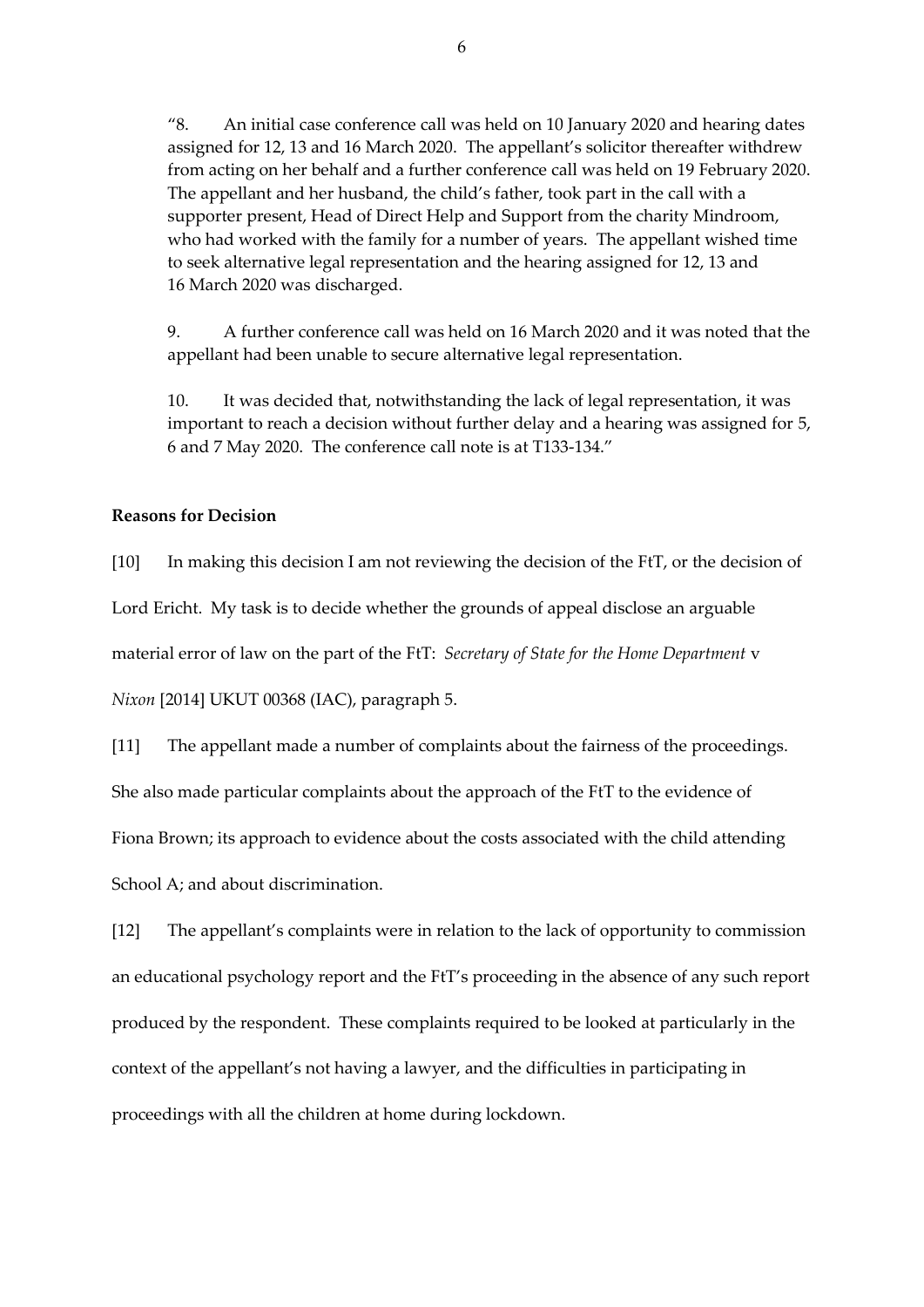[13] It is clear from the passages of the FtT's decision at paragraphs 8-10 quoted above that the appellant was given time to look for alternative legal representation. The FtT set down a case conference for discussion as to proceeding without a further oral hearing. The FtT offered to adapt proceedings to accommodate the appellant's domestic circumstances. The appellant's supporter represented to the FtT that the appellant was happy to proceed on the basis of the evidence already produced. That representation was made in an email copied to the appellant. Against that background there can be no proper criticism of the FtT's decision to proceed on the basis of the available evidence. There is no arguable error of law on the part of the FtT so far as the fairness of the proceedings is concerned in any of the respects mentioned by the appellant.

#### **Fiona Brown**

[14] The appellant refers in the grounds of appeal to an expression of view by the FtT that the appellant should meet with Ms Brown. She quotes from what appears to be written advice to her from her former solicitor, Ms Barr. She complains that the respondent failed to provide up-to-date evidence from Ms Brown, and that the FtT "favoured" the respondent in this context.

[15] The respondent provided a statement dated 27 April 2020 from Ms Brown. That statement contains the following:

"11. In December 2019, at the request of Andrew Sheridan following an update from the appeal, I made indirect contact with the family through Mig Coupe at Mindroom. I went through Mig for two reasons; firstly, I was not sure whether the personal contact details we had on file were up to date and secondly, I am aware that the family has a very negative perception of Midlothian Council as a whole and I did not want to cause them distress or discomfort. I advised Mig that I was willing to meet with the family to discuss their current situation and try to find some next steps. Mig replied to me stating that the family had declined this offer.

7